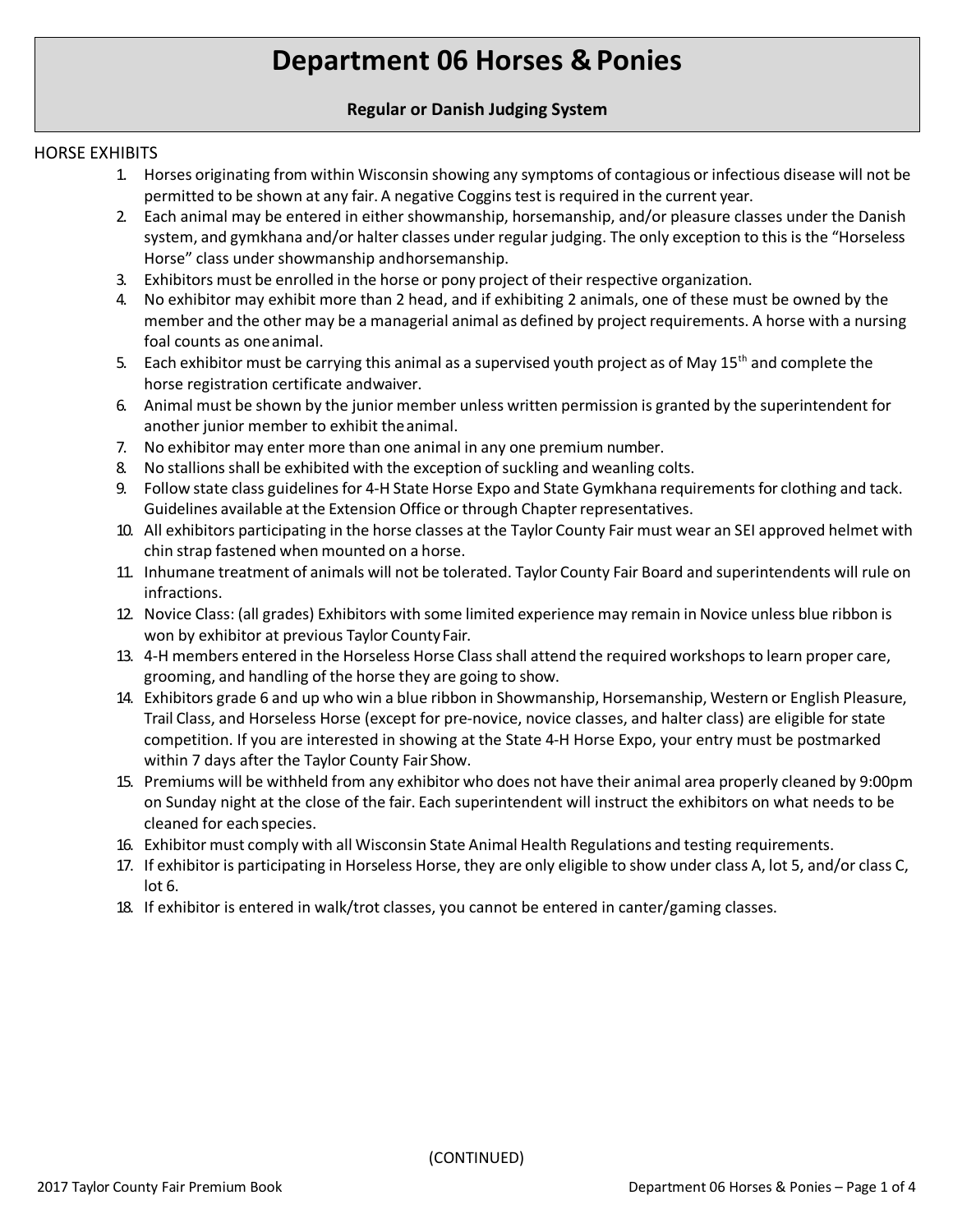The Taylor County Fair Board has agreed to adopt the following as Taylor County Fair Horse Show attire:

- 1. SEI approved safety helmets (with safety harness securely fastened)
- 2. Boots with cut out heel
- 3. Long pants, jeans orbreeches
- 4. Long sleeve button-down shirt must cover rider's wrist and
- 5. Any person leading/handling a horse must wear proper footwear. NO open toed footwear allowed.

# **See current rule book for entry due dates and rules, animals on grounds dates and times, mandatory barn meeting date and time, judging schedule.**

## **Premium Schedule – Classes A-F: Blue - \$8.00 \* Red - \$7.00 \* White - \$6.00 \* Pink - \$5.00**

## **Class A - Showmanship**

Judged on the exhibitor's ability to show the horse or pony at halter – Danish Judging.

Lot Numbers, Class A:

- 1. Senior Members Grades 9+
- 2. Intermediate Members Grades6-8
- 3. Junior Members Grades3-5
- 4. Novice Members AllGrades

5. Horseless Horse Members – Opento Horseless Horse Members

(Mini Donkeys, Donkeys, and Mini Horse Showmanship Classes will be judged at this time if applicable.)

#### **Class B – Halter Class**

Conformation of the horse or pony is judged – Regular Judging.

Lot Numbers, Class B:

| 1. Ponies                             | 3. Horses - Mares                         |
|---------------------------------------|-------------------------------------------|
| 56" and under                         | English or Western, 3 years old and older |
| 2. Horses                             | 4. Horses - Geldings                      |
| English or Western, under 3 years old | English or Western, 3 years and older     |
|                                       |                                           |

(Mini Donkeys, Donkeys, and Mini Horse Halter Classes will be judged at this time if applicable.)

## **Class C - Horsemanship**

Horses or Pony under saddle, based on exhibitor's ability to ride - Danish Judging.

Lot Numbers, Class C:

1. Senior Members – Grades 9+ 2. Intermediate Members – Grades6-8 3. Junior Members – Grades3-5 4. Novice Members – AllGrades 5. Novice Walk/Trot – All Grades 6. Horseless Horse Members – Opento Horseless HorseMembers 7. Therapeutic Walk-Trot Class – All Grades

# **Class D – Western Pleasure Class Class E – English Pleasure Class**

Horse or Pony judged on its performance as a pleasure mount – Danish Judging.

Lot Numbers, Class D-E:

1. Light Horses and Ponies over56" Grades 9+ 2. Light Horses and Ponies over56" Grades 6-8 3. Light Horses and Ponies over56" Grades 3-5

4. Ponies 56" and under All Grades 5. Novice Walk/Trot All Grades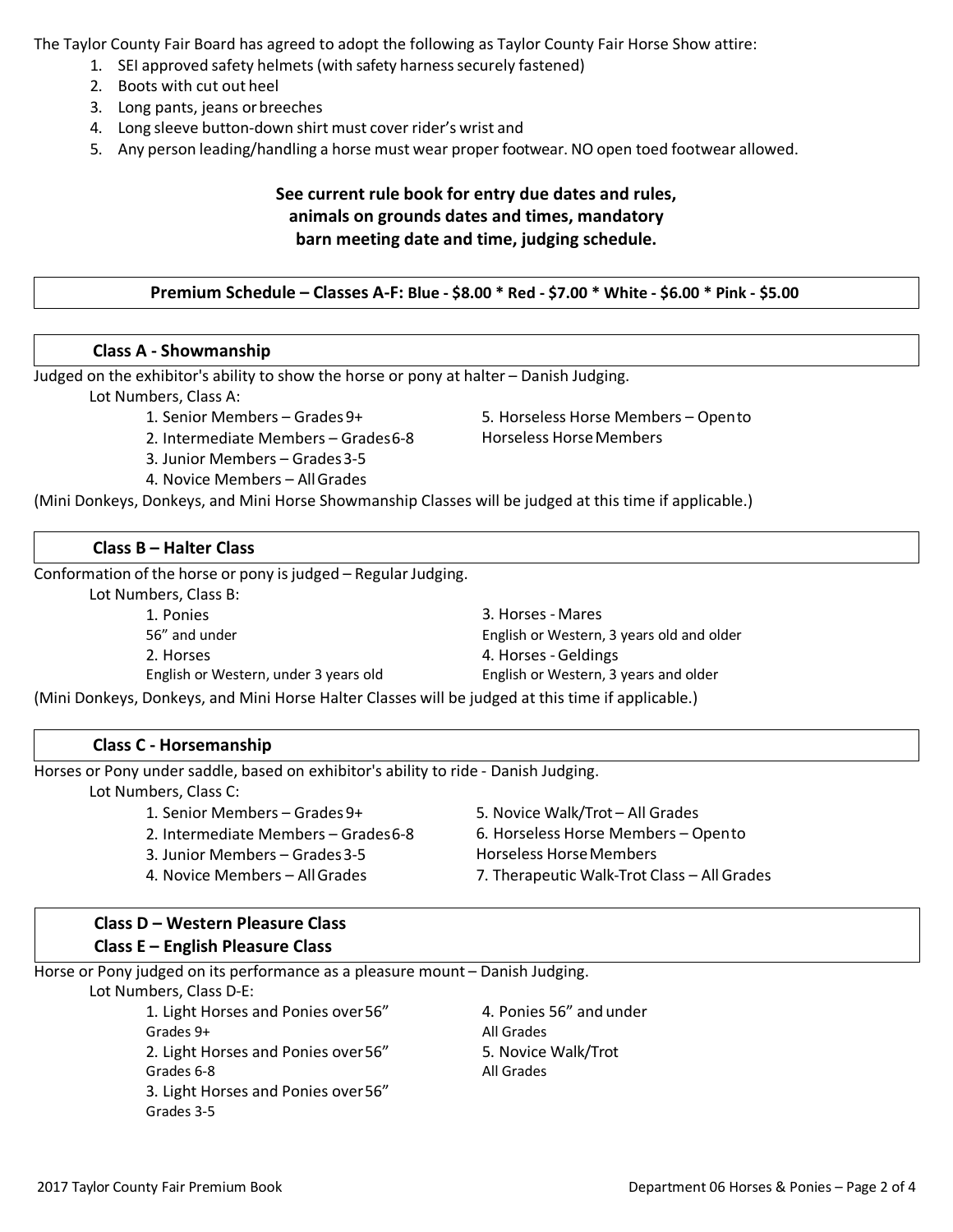#### **Class F – English Equitation**

Horse or Pony under saddle, based on exhibitor's ability to ride – Danish Judging.

Lot Numbers, Class F:

- 1. Senior Members Grades 9+
- 2. Intermediate Members Grades6-8
- 3. Junior Members Grades3-5
- 4. Novice Walk/Trot

#### **Premium Schedule – Classes G-K: Blue - \$8.00 \* Red - \$7.00 \* White - \$6.00 \* Pink - \$5.00**

#### **Class G – Trail Class**

Regular Judging

Lot Numbers, Class G:

- 1. Members Grades 9+
- 2. Members Grades 6-8

3. Members – Grades 3-5

## **Class H - Costume**

No theme – be creative!

Lot Numbers, Class H:

1. Members – AllGrades

#### **Class I – Gymkhana**

#### Regular Judging.

#### Lot Numbers, Class I:

- 1. Barrel Race Grades 9+
- 2. Barrel Race Grades 6-8
- 3. Barrel Race Grades 3-5
- 4. Barrel Race Ponies 56" & under AllGrades 18. Key Race Grades 6-8
- 5. Flag Race Grades 9+
- 6. Flag Race Grades 6-8
- 7. Flag Race Grades 3-5
- 8. Flag Race Ponies 56" & under AllGrades
- 9. Plug Race Grades 9+
- 10. Plug Race Grades 6-8
- 11. Plug Race Grades 3-5
- 12. Plug Race Ponies 56" & under AllGrades
- 13. Pole Bending Grades 9+
- 14. Pole Bending Grades 6-8
- 15. Pole Bending Grades 3-5
- 16. Pole Bending Ponies 56" & under –All Grades 17. Key Race – Grades 9+ 19. Key Race – Grades 3-5 20. Key Race Ponies 56" & under – AllGrades 21. Speed and Action – Grades 9+ 22. Speed and Action – Grades 6-8 23. Speed and Action – Grades 3-5 24. Speed/Action Ponies 56" & under –All Grades 25. Lt. Special – Grades 9+ 26. Lt. Special – Grades 6-8 27. Lt. Special – Grades 3-5
- 28. Lt. Special Ponies 56" & under AllGrades